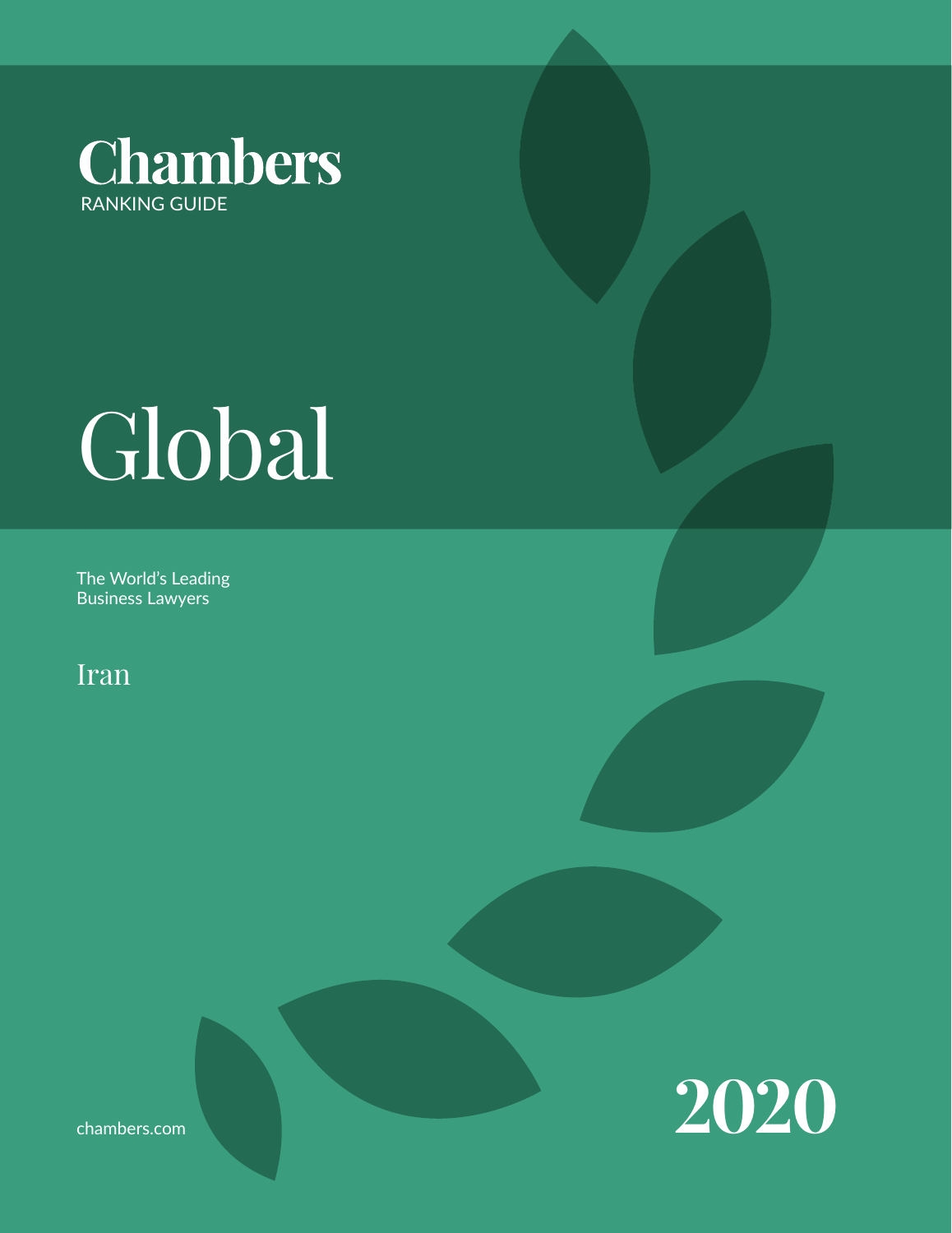

#### How lawyers are ranked

Every year we carry out thousands of in-depth interviews with clients in order to assess the reputations and expertise of business lawyers worldwide. The qualities we look for (and which determine rankings) include technical legal ability, professional conduct, client service, commercial awareness/astuteness, diligence, commitment, and other qualities most valued by the client.

#### Contents:

General Business Law p.1477 [General Business Law Foreign Experts \(Based](#page-2-0)   [Abroad\) p.1478](#page-2-0)

### GENERAL BUSINESS LAW

| <b>General Business Law</b>                                              |
|--------------------------------------------------------------------------|
| <b>Leading Firms</b>                                                     |
| <b>Band 1</b>                                                            |
| <b>Atieh Associates Law Firm</b>                                         |
| <b>T&amp;S Associates</b>                                                |
| <b>Band 2</b>                                                            |
| Atai & Associates <sup>®</sup>                                           |
| <b>International Law Office</b>                                          |
| <b>Torossian, Avanessian &amp; Associates</b>                            |
| <b>Band 3</b>                                                            |
| Dr. Ali Hatami & Associates                                              |
| <b>EH &amp; Partners</b>                                                 |
| Sabeti & Khatami                                                         |
| <b>Sanglaj International Consultants</b>                                 |
| <b>Senior Statespeople</b>                                               |
| Senior Statespeople: distinguished older partners                        |
| <b>Akhlaghi Behrooz International Law Office</b>                         |
| <b>Leading Individuals</b>                                               |
| <b>Band 1</b>                                                            |
| <b>Ehtesham Ahmad T&amp;S Associates</b>                                 |
| <b>Shafizadeh Cyrus Atieh Associates Law Firm</b>                        |
| <b>Band 2</b>                                                            |
| Hassanzadeh Elham EH & Partners                                          |
| <b>Torossian Vrej Torossian, Avanessian &amp; Associates</b>             |
| <b>Band 3</b>                                                            |
| Atai Ali Akbar Atai & Associates                                         |
| Gheidi Nasim Law Office of Gheidi & Associates (ORL) $\diamond$          |
| Hatami Ali Dr. Ali Hatami & Associates                                   |
| Kani Farid Atieh Associates Law Firm                                     |
| Khatami Behnam Sabeti & Khatami                                          |
| <b>Mehrinfar Mahnaz International Law Office</b>                         |
| Sabeti Hooman Sabeti & Khatami                                           |
| <b>Sadr</b> Encyeh Sadr Law & Consulting Office (SALCO) (ORL) $\diamond$ |
| <b>Shahabi Ali Atieh Associates Law Firm</b>                             |
| Tavakoli M. Ebrahim Atieh Associates Law Firm                            |
| <b>Up-and-coming individuals</b>                                         |
| Sotoodehnia Sahar International Law Office                               |
| * Indicates firm with profile.                                           |
| $\Diamond$ (ORL) = Other Ranked Lawyer.                                  |
| Alphabetical order within each band. Band 1 is highest.                  |

#### Band 1

#### Atieh Associates Law Firm

Atieh Associates Law Firm is a pre-eminent Iranian firm with a deep bench and broad range of expertise. Typical matters handled include a variety of commercial advisory, M&A and financing mandates. The team is also well versed in tax and customs issues arising from contracts and acquisitions in the Iranian market. It continues to act for international clients, including in regard to the restructuring of their Iranian investments, and is especially experienced representing clients in the pharmaceutical and healthcare sectors. Clients find the firm takes a *"solution-oriented, pragmatic approach"* and is *"very, very responsive and quick* 

*at turning work around."* Another source noted: *"They respected every deadline. It was a real pleasure to work with them."*

**Cyrus Shafizadeh** is a distinguished practitioner who has extensive experience in all aspects of corporate and finance. Alongside his broad range of Iranian experience, he is a qualified solicitor in England & Wales, with sources highlighting that he *"understands both cultures"* and is *"very sharp and quick."* Clients further describe him as *"charming, switched-on, commercial and very responsive."* **Farid Kani** is especially experienced acting for clients in the healthcare and pharmaceutical sectors. He is praised by one source for being *"very astute,"* while another referred to him as *"brilliant: very helpful, very approachable and very knowledgeable."* **Ali Shahabi** is a well-respected figure in both contentious and non-contentious matters. Sources enthuse that he is *"knowledgeable, and a good team player,"* with one client elaborating: *"He's a good technician who has a knack for problem solving."* **Ebrahim Tavakoli** is known for projects and M&A work, while also continuing to act in litigation. Sources say he is *"always available"* and *"really focused on client interests."*

#### T&S Associates

T&S Associates is a long-standing firm with a strong focus on representing international clients. It is experienced assisting with the full gamut of transactional and commercial advisory matters. Its wide range of experience also covers advice on energy projects, tax structuring, litigation and corporate governance. Clients note that the firm is *"very diligent and they take an interest in client care."* Another source added: *"They have a tremendous work ethic and are commercially minded."*

**Ahmad Ehtesham** is a highly regarded senior practitioner. His experience includes advising international clients on corporate transactions and commercial contracting issues. Clients remark that he *"has a good perspective on things and is very supportive."*

#### Band 2

#### Atai & Associates

#### See profile on p.1479 Atai & Associates is a respected family-run firm that has

many years' experience representing domestic and international clients. It is especially well recognised in the market for oil and gas transactions. Fellow lawyers note the firm as a prominent player in Iran and cite it as one of their first choices when making conflict-of-interest referrals.

**Ali Akbar Atai** is a veteran practitioner who has strong expertise within the oil and gas sector. He is also adept at a wide range of transactional and commercial contracting work, and sources note his experience advising on largescale projects.

#### International Law Office See profile on p.1480

International Law Office is best known for its expertise in international trade and foreign investment matters. In addition, the firm offers considerable strengths in banking and finance, commercial contracts, tax, intellectual property and litigation. Sources agree that *"their big strength is in commercial law and M&A projects; they're very good in negotiations."* Commentators go on to describe the team as *"great lawyers who are very hands-on,"* adding that *"communication is fast, deadlines are respected and the advice is very, very precise."*

**Behrooz Akhlaghi** is a highly distinguished practitioner who continues to act on major foreign investment matters. A noted academic, he is also an experienced adviser on M&A and finance transactions, and counsels clients in regard to a variety of disputes. Senior partner **Mahnaz Mehrinfar** is well versed in foreign investment, commercial contracts and joint ventures. Sources praise her client service, with one commentator noting that she is *"responsive to customer needs and willing to provide support on all aspects of any matter."* **Sahar Sotoodehnia** is an increasingly prominent practitioner who is esteemed for her strengths in foreign investment. She is also adept at litigation. Interviewees laud her responsiveness and technical grasp of the law. *"She's very good at problem solving,"* said a source.

#### Torossian, Avanessian & Associates

This full-service practice is noted for its bench of seasoned practitioners. The highly experienced team assists with all aspects of commercial law and is especially praised for its handling of arbitration cases. Fellow practitioners hold the firm's senior lawyers in particularly high regard, while clients praise the high quality of its work.

**Vrej Torossian** is well established as one of Iran's most respected practitioners. He is experienced advising on a variety of corporate transactions and is also recognised by sources for his capabilities in arbitration.

#### Band 3

#### Dr. Ali Hatami & Associates

Representing an impressive list of clients, Hatami & Associates possesses notable strengths in construction, oil and gas and international trade. Recent work includes continuing to act for the project operator on all aspects of the Iran Mall construction project, including in regard to the retail lease agreements and design and maintenance contracts. One client lauded the firm for its *"very good team-based approach, which leads to them completing tasks in an efficient and effective manner."*

The *"very knowledgeable"* **Ali Hatami** is much esteemed for his work on oil and gas and construction projects. He frequently acts on behalf of international clients and is said by sources to be *"very prompt in replying."*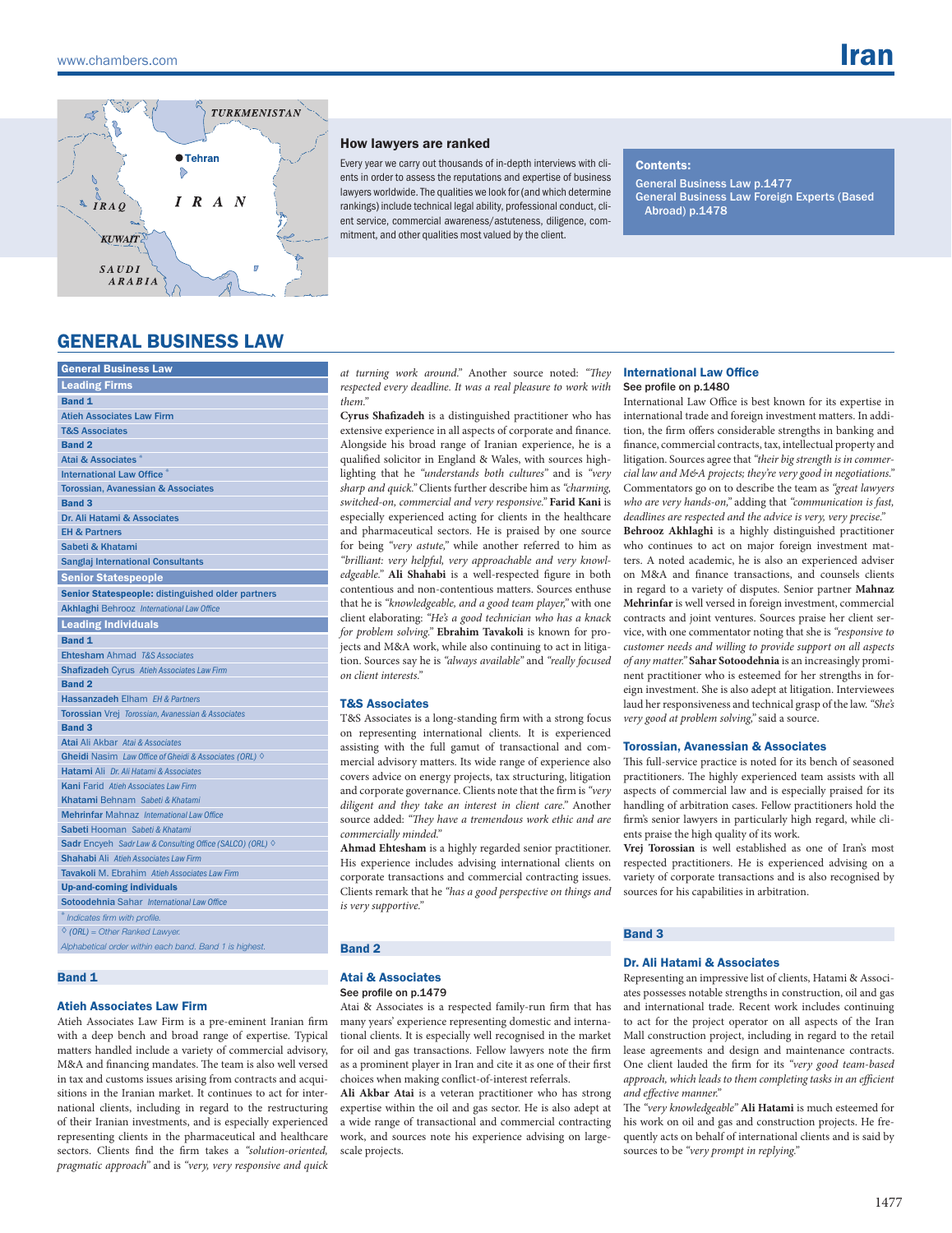#### <span id="page-2-0"></span>EH & Partners

This increasingly prominent firm is adept at commercial contracts, M&A and banking and finance. It is well known in the Iranian market for its strengths in the energy sector, especially in regard to oil and gas transactions. Its additional areas of expertise include transportation, construction and mining.

**Elham Hassanzadeh** is a well-regarded lawyer with recognised experience in oil and gas. Sources are highly impressed by her performance, with one commenting that she is *"well renowned – a very knowledgeable person, both academically and professionally; she's one of the best."*

#### Sabeti & Khatami

This is an up-and-coming firm founded in 2017 by experienced partners best known for their expertise in energy projects. The team also has further strengths in a broad array of M&A and banking and finance matters. Recent highlights include advising a state-owned oil company on issues arising from its commitment to a gas field development contract following its joint venture partner's withdrawal from Iran. One source enthused: *"They understand what foreign clients require and expect. They respond to those* 

#### *needs very well and are extremely responsive."*

**Behnam Khatami** has experience advising on a range of issues, including M&A, financings and project development. In such matters he regularly advises international entities hailing from the power, mining, hospitality and automotive sectors. One commentator described him as *"a responsive, diligent lawyer"* who *"understands the needs of global clients."* **Hooman Sabeti** has considerable experience of international banking and finance and capital markets matters. He frequently represents domestic financial institutions and investors, as well as international corporations. Sources laud him as *"one of the finest finance lawyers,"* elaborating: *"Intellectually, he's extremely strong."*

#### Sanglaj International Consultants

Sanglaj is respected for its work acting on behalf of clients in high-stakes arbitrations, and is also highlighted for its expertise relating to sanctions. The team often works closely with leading international law firms in such matters. One source was highly impressed by the firm's abilities, stating: *"They do an excellent job and their standards are high."*  Moshkan Mashkour is a key contact.

#### Other Ranked Lawyers

**Nasim Gheidi** is widely acknowledged for her abilities in transactions, dispute resolution and commercial contracts. She is also particularly respected for her prowess in immigration cases. Sources agree that she is *"very strong,"* with one adding: *"I have a lot of respect for her."*

**Encyeh Sadr** advises clients on a variety of matters, including financings, commercial contracts and foreign investment. Sources refer to her as *"really passionate about her work,"* with one commentator elaborating: *"She's excellent – very good indeed when it comes to foreign investment and aviation."*

#### GENERAL BUSINESS LAW Foreign Experts (Based Abroad)

| <b>Foreign Desks (Based Abroad)</b>                       |
|-----------------------------------------------------------|
| <b>General Business Law</b>                               |
| <b>Iranian expertise</b>                                  |
| based in countries listed below                           |
| <b>France Dentons*</b>                                    |
| France Eversheds Sutherland *                             |
| Germany CMS*                                              |
| <b>UK</b> Freshfields Bruckhaus Deringer LLP <sup>*</sup> |
| <b>UK Herbert Smith Freehills</b>                         |
| UK Stephenson Harwood LLP <sup>*</sup>                    |
|                                                           |
| <b>Foreign Experts (Based Abroad)</b>                     |
| <b>General Business Law</b>                               |
| .                                                         |

\* *Indicates firm with profile.* France Parvine Pirouzan *Dentons* United Arab Emirates Mahmoudpour Atousa *Eversheds Sutherland* Iranian expertise based in countries listed below

#### Foreign Desks (Based Abroad)

#### **CMS**

#### See profile on p.2613

CMS maintains an Iran-focused foreign desk based primarily out of Düsseldorf. It regularly advises European clients on foreign investment into Iran as well as having experience assisting with market exit arrangements. The Iran team has also represented clients in international arbitrations. One client was highly impressed and stated: *"The quality of advice was absolutely perfect."* Düsseldorf-based Shaghayegh Smousavi is a key point of contact.

#### Dentons

#### See profile on p.1003

Dentons possesses a significant Iran desk which comprises seasoned practitioners based across Europe. It frequently handles matters relating to sanctions and compliance, as well as advising clients on market exits. The Iran group also acts for a number of clients hailing from sectors not sanctioned, including pharmaceuticals, agriculture, food and beverages and tourism. One source praised the team's *"very good advice"* and agreed that the firm's Iranian desk is *"very experienced and very strong on these matters."*

**Pirouzan Parvine** is a key lawyer for Dentons' Iran desk and splits his time between the Paris and Warsaw offices. He advises a number of major European clients on all aspects of their Iranian operations, including market exits. He is particularly experienced advising clients hailing from the transportation and automotive sectors.

#### Eversheds Sutherland

#### See profile on p.337

Eversheds Sutherland possesses a notable Iran desk drawing on the expertise of practitioners based throughout Europe and the Middle East. It is frequently active advising multinationals on sanctions compliance, and also assists domestic Iranian entities with corporate/M&A transactions. Recent work includes representing Iranian Offshore Engineering in its pursuit of an USD87 million fraud claim. One of the firm's clients enthused: *"They have a very good perspective, and a willingness to go the extra mile."*

**Atousa Mahmoudpour** is based in Dubai and co-heads the Iran desk. She is experienced advising on the full spectrum of corporate and commercial law, including group restructurings, energy projects and foreign investment mandates. One source lauded the high quality of her client service, stating: *"She really impressed me. She understood our business and the risks. The service was so good, it was as if she was our in-house counsel."*

#### Freshfields Bruckhaus Deringer LLP See profile on p.339

The Iran desk of Freshfields Bruckhaus Deringer consists of practitioners based worldwide. The team is highly experienced advising international clients on Iranian M&A transactions. It is well versed in advice relating to sanctions, as well as transactions in the telecoms, oil and gas, aviation and automotive sectors. Vienna-based Farid Sigari-Majd heads the firm's global country group for Iran.

#### Herbert Smith Freehills

Herbert Smith Freehills continues to act on a number of major Iran-related matters, most notably representing clients based in China and East Asia. The firm's Iran desk continues to benefit from the expertise of numerous practitioners based across Europe and Asia. One client observed: *"They've always been our go-to firm for Iran."* London-based partners William Breeze and Thomas Bethel are key contacts.

#### Stephenson Harwood LLP See profile on p.2890

Stephenson Harwood is distinguished for its considerable experience representing Iranian clients in court challenges to international sanctions. In this regard, the firm most often represents clients in the EU courts, and is especially noted for its work on behalf of financial institutions. Recent work includes continuing to represent Bank Saderat in its challenge to EU sanctions in the ECJ, in which the bank sought damages in excess of EUR130 million. The firm also provides compliance advice and strategic guidance in response to sanctions. London-based Sue Millar and Dubai-based Rovine Chandrasekera co-head the Iran country group.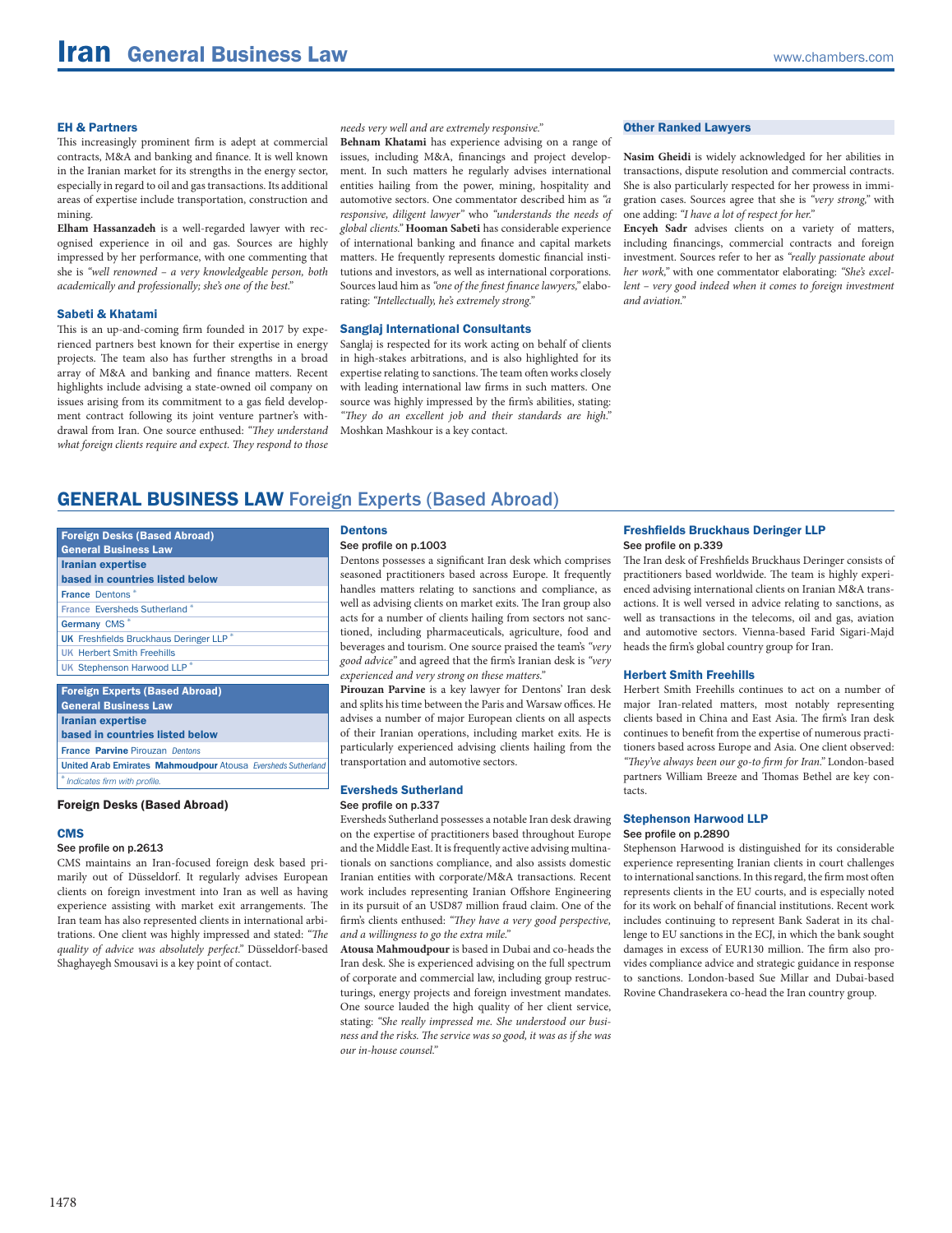## ataI & assocIates law fIrm

**www.**ataiassociates.com **tel:** +98 0 21 8871 3850 **fax:** 0098 0 21 8871 5252 **email:** atai@ataiassociates.com

#### **Senior Partner: A A Atai**

Number of partners: 3 Number of lawyers: 10 Language: *English, Farsi*

#### Firm Overview:

Atai & Associates Law Firm was established in 1975 as a full service law firm specialised in international trade and investment law. The firm combines knowledge with industry expertise to deliver practical legal solutions to its clients. The firm has gained the trust and confidence of multinational companies involved in complex commercial transactions through provision of efficient and high quality legal services. The firm's lawyers are experts in laws and regulations concerning banking, insurance, capital markets and financial transactions. The firm represents multinational clients active in broad range of industries and sectors: automotive, communications, construction, digital business, energy, food & beverages, hospitality, pharmaceuticals, petrochemical, petroleum, media, technology and telecom.

#### Main Areas of Practice:

#### **Banking:**

The firm advises banks and financial institutions on laws and regulations concerning financial and banking transactions. The firm's lawyers advise clients regarding loan agreements, secured transactions and financial framework agreements. The firm's attorney's conduct due diligence and prepares legal opinions concerning financing of investment projects.

#### **Finance:**

The firm advices clients on the laws and regulations governing financial transactions. The firm's lawyers have the practical skills and knowledge for structuring appropriate vehicle for financing investment projects. The firm's attorneys assist clients with preparation and drafting of guarantees under financial instruments.

#### **Capital Markets:**

The firm advises and represents investors and venture capitals on legal issues relating to various fund raising techniques. The firm provides advisory services on project finance, private equity and debt investments. The firm advices underwriters and issuers on placement and subscription of shares for public offering, IPOs and securities transactions.

#### **Commercial:**

The firm's attorneys represent and act for clients in relation to business and commercial law matters. The firm's counsels provide assistance with drafting and preparation of various commercial agreements including agency and distributorship, joint ventures and partnerships, share purchase agreements, licensing and transfer of technology.

#### **Corporate:**

The firm's corporate practice covers legal advisory services concerning establishment and operation of various types of commercial entities, setting-up local branch and representative offices and registration of subsidiaries. The firm assists clients with applications for permits and licenses and authorisations for conducting commercial and investment activities.

#### **Digital Business & E-Commerce:**

The firm advises digital business and e-commerce companies in relation to internet-based commercial activities including sale of goods and services. The firm advises clients on the laws and regulations concerning payment services, consumer protection, digital advertising and production of audio, visual and written contents.

#### **Computers & Information Technology:**

The firm's lawyers have experience in drafting and preparation of software development agreements, customer license and distribution agreements and service level agreements. The firm's counsels provide assistance to clients on the rules and regulations governing data protection, privacy, cybersecurity and fraud.

#### **Intellectual Property:**

In the IP sector, the firm's lawyers assist and represent clients on laws and regulations relating to IP protection including **Shipping:**  unauthorised use of domain names and misrepresentation of foreign brand names by third parties. The firm's counsels represent clients in cases involving IP infringements including preparation of defense in litigation and arbitration proceedings. The firm's lawyers advise clients on agreements relating to assignment of proprietary rights between foreign and local businesses.

#### **Dispute Resolution & Litigation:**

The firm has a highly respected dispute resolution and litigation department. The counsels of the firm have extensive experience in representing foreign companies in litigation proceedings involving complex and multi-disciplinary areas of law. The firm's advocates advise clients on disputes concerning breach of shareholders' agreement, contract termination, force majeure events, and violation of payment obligations. The firm provides assistance in regards to debt collection and enforcement action against judgment debtors.

#### **Arbitration:**

The firm's advocates represent and defend client's rights before domestic and international arbitral tribunals in relation to commercial and contractual disputes. The firm's arbitration practice covers jurisdictional and pre-hearing procedural stage of proceedings, substantive and merits of dispute and post-award enforcement.

#### **Renewable & Clean Energy:**

The firm has a broad experience in renewable and clean energy. The firm advises clients on laws and regulations concerning establishment and operation of wind turbine, photovoltaic and solar, biomass and combined cycle power plants. The firm assists clients on legal issues relating to financial arrangements, bankability and assignment of land for construction of power plants. The firm acts for and represents clients regarding applications for licenses and permits and authorisations for operation of power plants. The firm advises clients on power purchase agreements (PPAs), feed in tariff and connection to the power grid.

#### PrACtiCe AreAS

**Acquisitions** Banking & Finance Corporate & Commercial E-Commerce & Information Technology Intellectual Property Litigation & Arbitration Petroleum, Oil & Gas

#### **OFFICES** Iran

TEHRAN: No. 4, 14th Street, Vozara Avenue, 1511773815 Email: atai@ataiassociates.com

#### **Petroleum, Oil & Gas:**

In the fossil fuel sector, the firm advises IOCs on laws and regulations concerning exploration and development (E&D), onshore and offshore oil drillings and LNG production. In the upstream sector, the firm assists clients with the drafting of PSA, IPC and buyback contracts. In the downstream petroleum, the firm advises clients on preparation and drafting EPC, BOT and JV agreements and other financing methods for construction of oil and gas refineries.

The firm has a long history of providing advice and assistance to domestic and international shipping companies in relation to international sale of goods and transportation. The firm advises companies on legal aspects of shipping including freight forwarding, contract of carriage and bill of lading, marine insurance, trade finance and letters of credit, and bank guarantees. The firm's attorneys act for and represent clients in disputes concerning CIF & FOB contracts, ship arrest, demurrage, charterparties and contract of affreightment.

#### Key Clients:

The firm's clients are mostly multinational companies interested in conducting business and investments in emerging market. The firm implements KYC and conducts due diligence to ensure compliance with the international sanctions regulations. The firm's policy is to protect client interest and minimise risks associated with doing business.